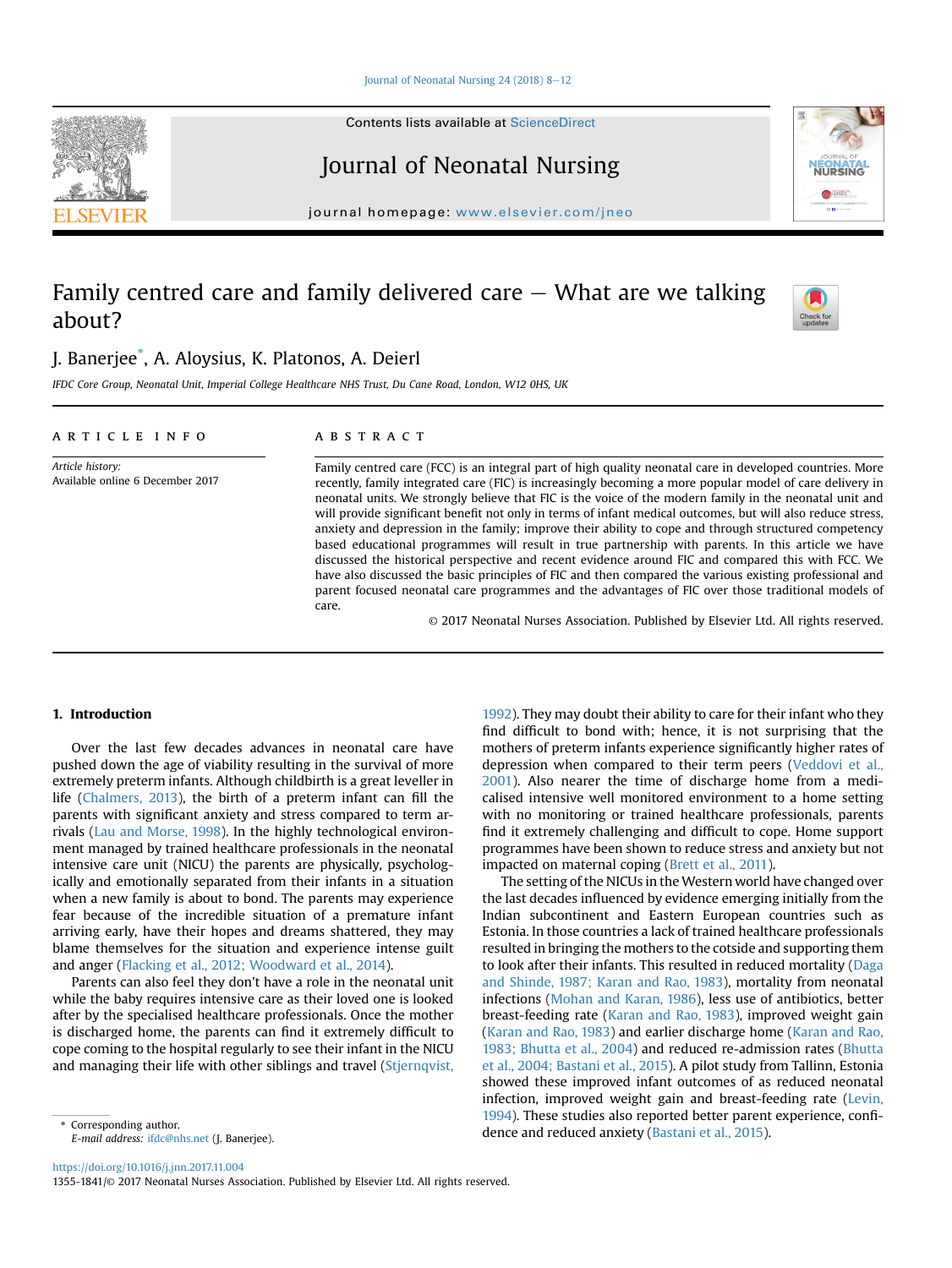While the western word with the technological advances and machines around the cotside was pushing the parents further away from their infants, the lack of provision of highly sophisticated medical care and lack of trained healthcare professionals was bringing the parents and infants closer in the neonatal units of the East. However, during the latter half of 1980s there was a realisation in the West that for better neurodevelopmental outcomes early interventions and a humane approach is necessary. This has led to development of structured programmes such as Neonatal Individualised Development Care Programme (NIDCAP) [\(Als et al., 1986\)](#page-3-0), Mother Infant transaction (MITP) programme [\(Rauh et al., 1990\)](#page-3-0) and Creating Opportunities for Parent Empowerment (COPE) programme [\(Melnyk et al., 2006\)](#page-3-0). The main precept of these programmes is to support parents either by educational interventions or care-by-parents model or professional focussed support of the infant with developmental care programme.

#### 2. Family centred care

Family centred care (FCC) is increasingly becoming integral component to the provision of optimum neonatal care. There is an ever-increasing list of professional organisations that are providing guidelines integrating family centred care principles into their standard practices ([Committee on Hospital Care, 2003; Davidson](#page-3-0) [et al., 2007; Lewandowski and Tessler, 2003](#page-3-0)). FCC is characterised by some core principles; the family is treated with dignity and respect, healthcare providers share unbiased information with parents in a way that is accessible, parents build on their strengths through participation of various experiences that enhances control and independence as well as involving parents in policy and programme development around delivery of care [\(Johnson, 2000\)](#page-3-0). The parents of preterm babies (POPPY) project in UK has shown that irrespective of the level of care, considerable variability exists in provision of family centeredness between the neonatal units ([Redshaw et al., 2010\)](#page-3-0). Although research has shown that by involving parents and giving them their parent identity [\(Wigert](#page-4-0) [et al., 2010](#page-4-0)) bonding is promoted, and involving them in decision making enhances their confidence in preparation for discharge ([Dellenmark-Blom and Wigert, 2014; Franck and Axelin, 2013\)](#page-3-0). However, many neonatal units in the UK are lagging behind in providing them with an optimum environment and space and nurturing this relationship ([Redshaw et al., 2010](#page-3-0)). FCC involves 24/7 access to parents and families as well as siblings to develop the loving bonding relationship with their infant. They are given regular updates by the healthcare professionals and encouraged to be present in the ward rounds.

Many neonatal units do not favour parents of other infants to be present in the ward round citing various reasons, such as, they may be discussing sensitive confidential information and hence mothers remain separated from their infants during the ward rounds and handovers which can be upto  $4-6$  h in a day. This separation can be easily eradicated in an innovative way by providing the parents with a sound blocking headphone. Our group have reported reduction of separation time and parental satisfaction following introduction of headphones during handovers and ward rounds ([Deierl et al., 2015\)](#page-3-0). FCC encourages parents to participate in daily cares for their infants such as oral/mouth cares, nappy change, tube feeding, breast feeding and skin-to-skin care at cotside. Parents are offered information through routine updates by healthcare professionals and providing them with parent information leaflets. FCC encourages parents to stay in the neonatal units as long as possible and hence there is an obligation to provide them with kitchen, family accommodation, car parking and easily accessible food. Parents should also be provided with comfortable chairs at cotside to enable them to have long and settled skin-to-skin sessions and breastfeed their infants. FCC involves providing the parents with adequate psychological support to help with their stress and anxiety around the care of their vulnerable babies. Medical professionals historically were trained to make decisions around neonatal care in a paternalistic way [\(Aarthun and Akerjordet, 2014\)](#page-3-0). [Latour et al. \(2010\)](#page-3-0) reported that nurses are more oriented towards work organisation and professional attitudes and less towards parents' information needs and participation. Despite this, the nurses have more positive attitudes about the FCC philosophy, even when there is significant difficulty in practice because of organisational and environmental conditions ([Coyne et al., 2013](#page-3-0)).

The Bliss Baby Charter published in 2005 provides the core principles to standardise FCC across the UK thereby advocating FCC as one of the best practices of care in the neonatal units across the UK (Bliss, 2011. The Bliss Baby Charter Standards. [http://www.](http://www.bliss.org.uk) [bliss.org.uk](http://www.bliss.org.uk)). Units are encouraged to participate in this accreditation process to work towards FCC and to identify weaknesses and barriers and improve practice to meet the standards.

#### 3. Family delivered or integrated care

Family integrated care (FIC) or family delivered care (FDC) involves providing parents and carers with sufficient education and tools so that they are able to become confident and independent primary carers of their infants under the team's supervision. In order for FIC to become the standard of care within a neonatal unit the basic principles of FCC should already be in place. FIC is a step further to FCC as here the parents become integrated as equal partners in the neonatal team. Some of the basic differences between FCC and FIC are demonstrated in [Table 1.](#page-2-0)

FIC is a paradigm shift from the current standard of care practiced around the neonatal units in UK. Parents are empowered to become equal partners in the team caring for their infants in collaboration with medical, nursing and allied health professionals. They present their baby's condition in ward rounds and discuss management plans with the team. They are listened and joint decisions are reached. Nurses become teachers and facilitators from the role of a do'er. Parents subsequently gain knowledge, confidence and control through intensive competency based training as part of the FIC programme. Parents assume most of the care of their medically stable infants except intravenous medications, respiratory support and investigations.

The FIC programme is primarily based on four basic principles as highlighted by Lee and O'Brien in their pilot RCT [\(O'Brien et al.,](#page-3-0) [2013\)](#page-3-0) and the following multicentre block randomised trial across Canada, Australia and New Zealand [\(O'Brien et al., 2015\)](#page-3-0). Their programme has become an aspiration for our team and formal collaboration has been built with the team at Mt Sinai hospital.

The first principle is parents form part of the care team looking after their infants to the best of their abilities, and they are treated with respect and dignity as equal members. In many ways this requires a change in culture shift within the neonatal team.

The second principle is providing them with education, knowledge and tools to facilitate their understanding of neonatal care required for their infant. This can be in the form of one to one education at cotside, group education or by giving consistent written/electronic information. In our Quality Improvement initiative called Integrated Family Delivered Care (IFDC) our team chose to develop a mobile application created by our group called Imperial IFDC Neonatal app. Such teaching materials can be developed locally, or obtained from units already advanced in FIC. The FIC website of Mt Sinai hospital contains valuable information and material for the implementation of this care model. The Imperial IFDC App can be downloaded internationally from the Apple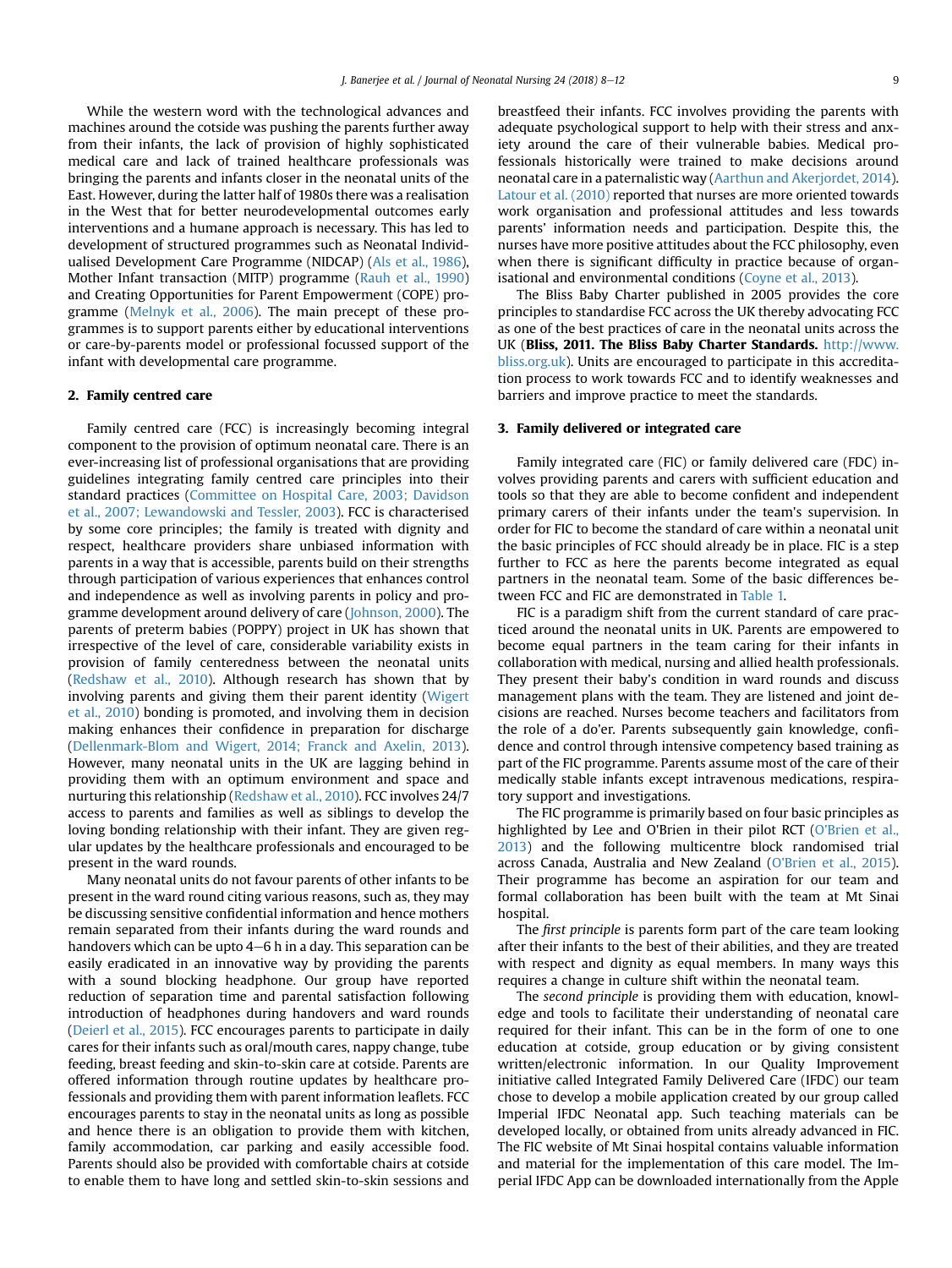#### <span id="page-2-0"></span>Table 1

Basic differences between family centred and family integrated care.

|                          | Family-Centred Care                                                                                                                    | Family-Integrated care                                                                                                                                                                                                   |
|--------------------------|----------------------------------------------------------------------------------------------------------------------------------------|--------------------------------------------------------------------------------------------------------------------------------------------------------------------------------------------------------------------------|
| <b>Staff Education</b>   | Staff training offered around Family-centred care in medical and<br>nursing schools, NHS and charities.                                | Structured training empowers health professionals to be coaches,<br>mentors and counsellors for parents. Clear training syllabus for staff.                                                                              |
| Parent Education         | Information offered by the neonatal unit staff and self-identified by<br>parents, Inconsistent and varied.                             | Formal training delivered by NNU staff/veteran parents. Clear<br>training curriculum and competency assessment for parents                                                                                               |
| Parent visiting policy   | Encouraged to be present on the unit as much as possible. Facilities<br>in place to support this (kitchen, family room, accommodation) | Encouraged to be present on the unit for at least $6-8$ h per day and<br>assume most of the primary care of their baby. Facilities in place to<br>support this (kitchen, family room, accommodation for every<br>parent) |
| <b>Routine Cares</b>     | Parents are encouraged to be involved in routine daily cares for their<br>baby (feeding and changing).                                 | Parents are encouraged to be involved in daily and enhanced cares<br>for their baby with a level of autonomy following a competency-<br>based training.                                                                  |
| Medical Rounds           | Parents are encouraged to be present for the ward round may be<br>asked questions about their baby                                     | Parents are encouraged to be active members of the ward round and<br>present their baby to the health professionals                                                                                                      |
| Administering medication | General understanding of the medication given to their baby.                                                                           | Identify the purpose of routine medication. Administer approved<br>oral medication under supervision of nursing staff                                                                                                    |
| Psychosocial Support     | Availability of psychosocial support.                                                                                                  | Availability of psychosocial support and peer support from trained<br>veteran parents                                                                                                                                    |

Appstore ([https://itunes.apple.com/gb/app/integrated-family-](https://itunes.apple.com/gb/app/integrated-family-delivered-neonatal-care-ifdc/id1196284490?mt=8)delivered-neonatal-care-ifdc/id11962[8](https://itunes.apple.com/gb/app/integrated-family-delivered-neonatal-care-ifdc/id1196284490?mt=8)4490? $mt=8$ ) for iOS devices and Google Playstore [\(https://play.google.com/store/apps/](https://play.google.com/store/apps/details?id=com.neonatal) [details?id](https://play.google.com/store/apps/details?id=com.neonatal)=[com.neonatal\)](https://play.google.com/store/apps/details?id=com.neonatal) for Android devices.

The third principle is integrating parents to all aspects of neonatal care. Presentation in the ward round as much as possible even saying the name, the birthweight and the gestation of their babies gives them confidence to be able to understand and discuss care with healthcare professionals. Ward round proforma are useful tools for parents to have a prompt sheet during ward rounds and our group has produced a proforma adapted from the FICare programme at Mt Sinai hospital. This proforma is now endorsed and presented as best practice both by Bliss and the London Operational Delivery Network.

The fourth principle is that the entire team from medical, nursing to the allied health team should support this model of care. The unit policies and environment should support parents having skin-toskin care and breastfeeding at the bedside, support the parents to stay as long as possible at the cotside and provide them with travel, parking facilities and care for food and drinks for the parents. One of the other requirements of FIC is facilitating the staff with education and tools in communication through FIC modules within the neonatal mandatory training programmes for medical and nursing staff. In our group we facilitate nursing staff through one-to-one teaching and group teaching sessions.

FIC does not stop after discharge from the neonatal unit. The majority of the FIC programmes provide discharge planning teaching sessions aiding the parents about life after discharge from the neonatal unit including basic life support training. Some also offer follow up group sessions covering a range of topics to support the development of the infant and parent journey. In our neonatal unit, this is facilitated by the discharge liaison team, developmental care specialists, psychologists and speech therapists and breastfeeding consultants. Parents are informed prior to each teaching sessions about the topics; we run a rolling programme of about 7 topics over a  $4-5$ -month period. After sometime the parents from these groups may join the FIC programme as veteran parents. Their role is to offer peer support and participate in the further development of the FIC programme.

### 4. Early intervention programmes for preterm infants and their parents

Various models of early intervention have been developed over the years to promote FCC in North America ([Gooding et al., 2011\)](#page-3-0) such as the Family centred care map, the March of Dimes and COPE, including programmes supported by American Academy of Paediatrics and Vermont Oxford Collaborative. These programmes are generally focussed into three major fields: parental educational intervention, care-by-parents model and healthcare professionals focussed model. Some programmes such as COPE focused on parental education and behavioural intervention and have shown improvement in infant and parent outcomes ([Melnyk et al., 2006\)](#page-3-0). One of the limitations of this trial was the parents received a structured educational-behavioural programme but they did not get involved in daily care giving activities. Another study used a skill-based programme called 'cues' but failed to demonstrate any measurable benefit over non-specific education [\(Zelkowitz et al.,](#page-4-0) [2011\)](#page-4-0). The care-by-parents models such as reported by [Levin](#page-3-0) [\(1994\)](#page-3-0) and [Ortenstrand et al. \(2010\)](#page-3-0), required parents to be present in the cotside providing care for their infants 24 h a day, but did not specify a structured educational programme for them. Nevertheless, both models showed significant benefit in infant outcomes such as reducing length of stay in the neonatal unit, reduction of neonatal infections and a decrease in moderate bronchopulmonary dysplasia in preterm infants.

The synactive theory of neurobehavioral development, introduced by Als in 1970s form the basic principles of NIDCAP. It requires trained and certified caregivers to use the NIDCAP assessment. It is labour intensive as well as expensive both to implement and to maintain as it requires developmental specialists, regular NIDCAP assessments and training of healthcare professionals. A systematic review and meta-analysis of literature ([Ohlsson and Jacobs, 2013\)](#page-3-0) involving 627 preterm infants demonstrated that NIDCAP neither improve any short-term infant outcomes nor long term neurodevelopmental outcome. The composite outcome of death or major sensorineural disability at 18 months of corrected age or alter in childhood did not differ significantly between the two groups. There was no difference in hospital deaths, BPD at 36 weeks, intra-ventricular haemorrhage (IVH), sepsis, retinopathy of prematurity (ROP) and necrotising enterocolitis (NEC). Although the Bayley scales of mental development index (MDI) favoured NIDCAP at 9 months of corrected age, there were no differences at 12 and 18 months of corrected age. Glazebrook et al. used a nurse led programme to support parents in a RCT across 6 centres in UK and were unable to demonstrate any significant changes in parent or infant outcomes ([Glazebrook et al., 2007](#page-3-0)).

None of these programmes focussed on a team approach to education and they were more focused on structured training of healthcare professionals. Hence the effect of the programme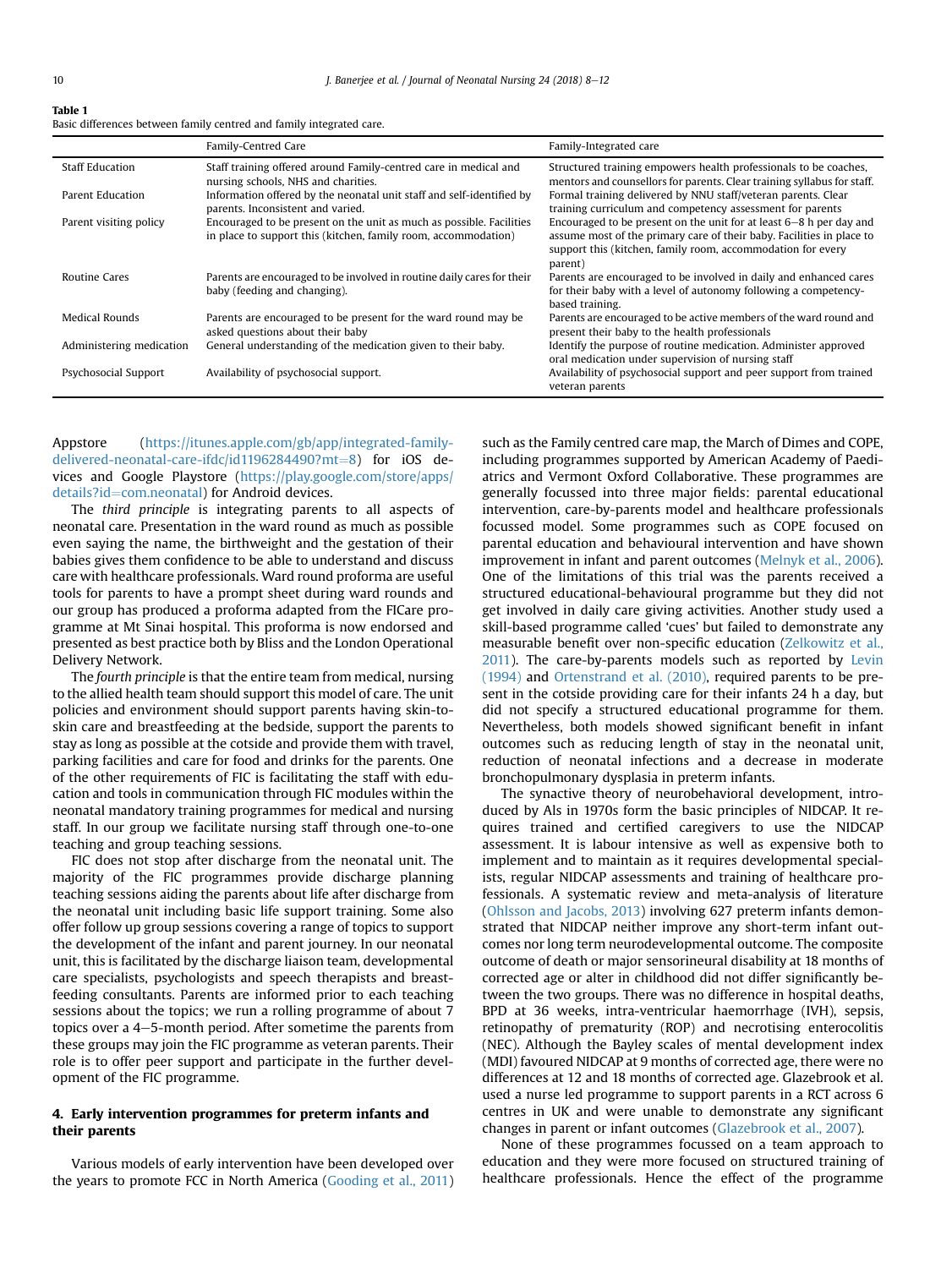<span id="page-3-0"></span>although started early stopped with hospital discharge. A few studies have tried to address the lack of support following discharge home by providing telephone support and video conferencing or home visits by trained healthcare professionals, unfortunately these supports were all short term and sporadic and mainly focussed on a smooth transition home. Larger trials such as Infant Health and Development Programme (IHDP) (Enhancing the outcomes of, 1990) and the Avon Premature Infant Project (APIP) (Randomised trial of paren, 1998) provided early parental education and developmental intervention by trained healthcare workers; both failed to report any beneficial effect beyond the intervention period.

Compared to all such programmes and care models, the FICare programme piloted in Mt Sinai hospital at Toronto, Canada was experience co-designed by a multidisciplinary steering committee that included veteran parents, physicians, nurses, parent educator, lactation consultant and a social worker. The principles of the programme were based on the four core principles described earlier. The pilot study reported it to be safe, feasible and resulted in improved weight gain among preterm infants. The subsequent RCT has also shown improved weight gain and breast-feeding rate as well as reduced parental stress and anxiety. Initial report from a RCT using FIC model in China has shown significant improvement in neurodevelopment at 18 months of corrected age using Bayley III assessment scale (Hei et al., 2016). FIC programmes are feasible, do not come with additional costs, parent focussed and will improve infant and parental outcomes; the principles of care are directed towards parents taking the ownership of their infants which will impart confidence and independence to the families resulting in better long-term outcomes in the preterm infants.

#### 5. Summary

Family centred care (FCC) has become an integral part of providing high quality neonatal care in the developed countries. The Bliss Baby Charter provides the core principles to standardise FCC and thereby advocating FCC as one of the best practices of care in the neonatal units across the UK. Family integrated care (FIC) or family delivered care (FDC) involves providing parents and carers with competency based training and tools so that they are able to become confident and independent primary carers of their infants under the team's supervision. FIC is a step further to FCC as here the parents become integrated as equal partners in the neonatal team. Compared to other early support and discharge programmes FIC provides the parents with training, education and support which enables them to be primary carers and gives them confidence, knowledge and independence to take care of their infants while in the neonatal unit and post discharge who may have complex medical needs. Although results from neurodevelopmental outcomes from large RCTs are awaited, it is anticipated that these FIC programmes may have more long-lasting benefits than professional focussed programmes used in the past to support the infants.

#### References

- [Aarthun, A., Akerjordet, K., 2014. Parent participation in decision-making in health](http://refhub.elsevier.com/S1355-1841(17)30183-7/sref1)[care services for children: an integrative review. J. Nurs. Manag. 22 \(2\), 177](http://refhub.elsevier.com/S1355-1841(17)30183-7/sref1)-[191.](http://refhub.elsevier.com/S1355-1841(17)30183-7/sref1)
- [Als, H., Lawhon, G., Brown, E., Gibes, R., Duffy, F.H., McAnulty, G., et al., 1986.](http://refhub.elsevier.com/S1355-1841(17)30183-7/sref2) [Individualized behavioral and environmental care for the very low birth weight](http://refhub.elsevier.com/S1355-1841(17)30183-7/sref2) [preterm infant at high risk for bronchopulmonary dysplasia: neonatal intensive](http://refhub.elsevier.com/S1355-1841(17)30183-7/sref2) care unit and developmental outcome. Pediatrics  $78$  (6),  $1123-1132$  $1123-1132$ .
- [Bastani, F., Abadi, T.A., Haghani, H., 2015. Effect of family-centered care on](http://refhub.elsevier.com/S1355-1841(17)30183-7/sref3) [improving parental satisfaction and reducing readmission among premature](http://refhub.elsevier.com/S1355-1841(17)30183-7/sref3) [infants: a randomized controlled trial. J. Clin. Diagn Res. 9 \(1\). SC04-8.](http://refhub.elsevier.com/S1355-1841(17)30183-7/sref3)
- [Bhutta, Z.A., Khan, I., Salat, S., Raza, F., Ara, H., 2004. Reducing length of stay in](http://refhub.elsevier.com/S1355-1841(17)30183-7/sref4) [hospital for very low birthweight infants by involving mothers in a stepdown](http://refhub.elsevier.com/S1355-1841(17)30183-7/sref4)

[unit: an experience from Karachi \(Pakistan\). BMJ 329 \(7475\), 1151](http://refhub.elsevier.com/S1355-1841(17)30183-7/sref4)-[1155](http://refhub.elsevier.com/S1355-1841(17)30183-7/sref4).

- [Brett, J., Staniszewska, S., Newburn, M., Jones, N., Taylor, L., 2011. A systematic](http://refhub.elsevier.com/S1355-1841(17)30183-7/sref5) [mapping review of effective interventions for communicating with, supporting](http://refhub.elsevier.com/S1355-1841(17)30183-7/sref5) [and providing information to parents of preterm infants. BMJ Open 1 \(1\),](http://refhub.elsevier.com/S1355-1841(17)30183-7/sref5) [e000023](http://refhub.elsevier.com/S1355-1841(17)30183-7/sref5).
- Chalmers, B., 2013. Cultural issues in perinatal care. Birth 40  $(4)$ , 217-[219.](http://refhub.elsevier.com/S1355-1841(17)30183-7/sref6)
- [Committee on Hospital Care, 2003. American Academy of P. Family-centered care](http://refhub.elsevier.com/S1355-1841(17)30183-7/sref7) and the pediatrician's role. Pediatrics 112 (3 Pt 1),  $691-697$ .
- [Coyne, I., Murphy, M., Costello, T., O'Neill, C., Donnellan, C., 2013. A survey of nurses'](http://refhub.elsevier.com/S1355-1841(17)30183-7/sref8) [practices and perceptions of family-centered care in Ireland. J. Fam. Nurs. 19 \(4\),](http://refhub.elsevier.com/S1355-1841(17)30183-7/sref8) [469](http://refhub.elsevier.com/S1355-1841(17)30183-7/sref8)-[488](http://refhub.elsevier.com/S1355-1841(17)30183-7/sref8).
- [Daga, S.R., Shinde, S.B., 1987. Mothers' participation in neonatal intensive care and](http://refhub.elsevier.com/S1355-1841(17)30183-7/sref9) its impact. J. Trop. Pediatr. 33  $(5)$ ,  $274-277$ .
- [Davidson, J.E., Powers, K., Hedayat, K.M., Tieszen, M., Kon, A.A., Shepard, E., et al.,](http://refhub.elsevier.com/S1355-1841(17)30183-7/sref10) [2007. Clinical practice guidelines for support of the family in the patient](http://refhub.elsevier.com/S1355-1841(17)30183-7/sref10)[centered intensive care unit: American College of Critical Care Medicine Task](http://refhub.elsevier.com/S1355-1841(17)30183-7/sref10) Force 2004-2005. Crit. Care Med. 35 (2),  $605-622$ .
- [Deierl, A., Wright, J., Hicks, B., Armstrong, B., Palmer, S.J., Rakow, A., Godambe, S.,](http://refhub.elsevier.com/S1355-1841(17)30183-7/sref11) [Azzopardi, D., 2015. Using sound blocking headphones on the neonatal inten](http://refhub.elsevier.com/S1355-1841(17)30183-7/sref11)[sive care unit to enable parents to stay with their baby during ward rounds and](http://refhub.elsevier.com/S1355-1841(17)30183-7/sref11) [handovers. Poster Present. JENS 2015.](http://refhub.elsevier.com/S1355-1841(17)30183-7/sref11)
- [Dellenmark-Blom, M., Wigert, H., 2014. Parents' experiences with neonatal home](http://refhub.elsevier.com/S1355-1841(17)30183-7/sref12) [care following initial care in the neonatal intensive care unit: a phenomeno](http://refhub.elsevier.com/S1355-1841(17)30183-7/sref12)[logical hermeneutical interview study. J. Adv. Nurs. 70 \(3\), 575](http://refhub.elsevier.com/S1355-1841(17)30183-7/sref12)-[586](http://refhub.elsevier.com/S1355-1841(17)30183-7/sref12).
- [Enhancing the outcomes of low-birth-weight, premature infants. A multisite, ran](http://refhub.elsevier.com/S1355-1841(17)30183-7/sref13)[domized trial. The Infant Health and Development Program. JAMA 263 \(22\),](http://refhub.elsevier.com/S1355-1841(17)30183-7/sref13) [1990, 3035](http://refhub.elsevier.com/S1355-1841(17)30183-7/sref13)-[3042](http://refhub.elsevier.com/S1355-1841(17)30183-7/sref13).
- [Flacking, R., Lehtonen, L., Thomson, G., Axelin, A., Ahlqvist, S., Moran, V.H., et al.,](http://refhub.elsevier.com/S1355-1841(17)30183-7/sref14) [2012. Closeness and separation in neonatal intensive care. Acta Paediatr. 101](http://refhub.elsevier.com/S1355-1841(17)30183-7/sref14)  $(10)$ ,  $1032 - 1037$ .
- [Franck, L.S., Axelin, A., 2013. Differences in parents', nurses' and physicians' views of](http://refhub.elsevier.com/S1355-1841(17)30183-7/sref15) [NICU parent support. Acta Paediatr. 102 \(6\), 590](http://refhub.elsevier.com/S1355-1841(17)30183-7/sref15)-[596.](http://refhub.elsevier.com/S1355-1841(17)30183-7/sref15)
- [Glazebrook, C., Marlow, N., Israel, C., Croudace, T., Johnson, S., White, I.R., et al.,](http://refhub.elsevier.com/S1355-1841(17)30183-7/sref16) [2007. Randomised trial of a parenting intervention during neonatal intensive](http://refhub.elsevier.com/S1355-1841(17)30183-7/sref16) [care. Arch. Dis. Child. Fetal Neonatal Ed. 92 \(6\), F438](http://refhub.elsevier.com/S1355-1841(17)30183-7/sref16)-[F443](http://refhub.elsevier.com/S1355-1841(17)30183-7/sref16).
- [Gooding, J.S., Cooper, L.G., Blaine, A.I., Franck, L.S., Howse, J.L., Berns, S.D., 2011.](http://refhub.elsevier.com/S1355-1841(17)30183-7/sref17) [Family support and family-centered care in the neonatal intensive care unit:](http://refhub.elsevier.com/S1355-1841(17)30183-7/sref17) [origins, advances, impact. Semin. Perinatol. 35 \(1\), 20](http://refhub.elsevier.com/S1355-1841(17)30183-7/sref17)-[28.](http://refhub.elsevier.com/S1355-1841(17)30183-7/sref17)
- [Hei, M., Gao, X., Gao, X., Nong, S., Zhang, A., Zhang, Q., et al., 2016. Is family inte](http://refhub.elsevier.com/S1355-1841(17)30183-7/sref18)[grated care in neonatal intensive care units feasible and good for preterm in](http://refhub.elsevier.com/S1355-1841(17)30183-7/sref18)[fants in China: study protocol for a cluster randomized controlled trial. Trials 17,](http://refhub.elsevier.com/S1355-1841(17)30183-7/sref18)  $22.$  $22.$
- [Johnson, B.H., 2000. Family-centered care: facing the new millennium. Interview by](http://refhub.elsevier.com/S1355-1841(17)30183-7/sref19) [Elizabeth Ahmann. Pediatr. Nurs. 26 \(1\), 87](http://refhub.elsevier.com/S1355-1841(17)30183-7/sref19)-[90](http://refhub.elsevier.com/S1355-1841(17)30183-7/sref19).
- Karan, S., Rao, S.S., 1983. Benefi[ts of early maternal participation in care of low birth](http://refhub.elsevier.com/S1355-1841(17)30183-7/sref20) [weight infants leading to early discharge. J. Trop. Pediatr. 29 \(2\), 115](http://refhub.elsevier.com/S1355-1841(17)30183-7/sref20)-[118](http://refhub.elsevier.com/S1355-1841(17)30183-7/sref20).
- [Latour, J.M., Hazelzet, J.A., Duivenvoorden, H.J., van Goudoever, J.B., 2010. Percep](http://refhub.elsevier.com/S1355-1841(17)30183-7/sref21)[tions of parents, nurses, and physicians on neonatal intensive care practices.](http://refhub.elsevier.com/S1355-1841(17)30183-7/sref21) [J. Pediatr. 157 \(2\), 215](http://refhub.elsevier.com/S1355-1841(17)30183-7/sref21)-[220 e3.](http://refhub.elsevier.com/S1355-1841(17)30183-7/sref21)
- [Lau, R., Morse, C., 1998. Experiences of parents with premature infants hospitalised](http://refhub.elsevier.com/S1355-1841(17)30183-7/sref22) [in neonatal intensive care units: a literature review. J. Neonatal Nurs. 4, 23](http://refhub.elsevier.com/S1355-1841(17)30183-7/sref22)-[29](http://refhub.elsevier.com/S1355-1841(17)30183-7/sref22).
- [Levin, A., 1994. The Mother-Infant unit at Tallinn Children's Hospital, Estonia: a truly](http://refhub.elsevier.com/S1355-1841(17)30183-7/sref23) baby-friendly unit. Birth 21  $(1)$ , 5-[6, 39-44, discussion.](http://refhub.elsevier.com/S1355-1841(17)30183-7/sref23)
- [Lewandowski, L.A., Tessler, M.D., 2003. Family-centred care: putting it into action.](http://refhub.elsevier.com/S1355-1841(17)30183-7/sref24) [Am. Nurses Assoc. 2003.](http://refhub.elsevier.com/S1355-1841(17)30183-7/sref24)
- [Melnyk, B.M., Feinstein, N.F., Alpert-Gillis, L., Fairbanks, E., Crean, H.F., Sinkin, R.A.,](http://refhub.elsevier.com/S1355-1841(17)30183-7/sref25) [et al., 2006. Reducing premature infants' length of stay and improving parents'](http://refhub.elsevier.com/S1355-1841(17)30183-7/sref25) [mental health outcomes with the Creating Opportunities for Parent Empow](http://refhub.elsevier.com/S1355-1841(17)30183-7/sref25)[erment \(COPE\) neonatal intensive care unit program: a randomized, controlled](http://refhub.elsevier.com/S1355-1841(17)30183-7/sref25) trial. Pediatrics  $118(5)$ , e $1414 - e1427$ .
- [Mohan, V.M., Karan, S., 1986. Maternal involvement in the care of high risk infants](http://refhub.elsevier.com/S1355-1841(17)30183-7/sref26) [in a sick newborn nursery](http://refhub.elsevier.com/S1355-1841(17)30183-7/sref26)-a prospective study. Indian Pediatr.  $23$  (2),  $121-125$  $121-125$ .
- [O'Brien, K., Bracht, M., Macdonell, K., McBride, T., Robson, K., O'Leary, L., et al., 2013.](http://refhub.elsevier.com/S1355-1841(17)30183-7/sref27) [A pilot cohort analytic study of Family Integrated Care in a Canadian neonatal](http://refhub.elsevier.com/S1355-1841(17)30183-7/sref27) [intensive care unit. BMC Pregnancy Childbirth 1 \(13 Suppl. l\), S12](http://refhub.elsevier.com/S1355-1841(17)30183-7/sref27).
- [O'Brien, K., Bracht, M., Robson, K., Ye, X.Y., Mirea, L., Cruz, M., et al., 2015. Evaluation](http://refhub.elsevier.com/S1355-1841(17)30183-7/sref28) [of the Family Integrated Care model of neonatal intensive care: a cluster ran](http://refhub.elsevier.com/S1355-1841(17)30183-7/sref28)[domized controlled trial in Canada and Australia. BMC Pediatr. 15, 210](http://refhub.elsevier.com/S1355-1841(17)30183-7/sref28).
- [Ohlsson, A., Jacobs, S.E., 2013. NIDCAP: a systematic review and meta-analyses of](http://refhub.elsevier.com/S1355-1841(17)30183-7/sref29) [randomized controlled trials. Pediatrics 131 \(3\), e881](http://refhub.elsevier.com/S1355-1841(17)30183-7/sref29)-[e893.](http://refhub.elsevier.com/S1355-1841(17)30183-7/sref29)
- [Ortenstrand, A., Westrup, B., Brostrom, E.B., Sarman, I., Akerstrom, S., Brune, T.,](http://refhub.elsevier.com/S1355-1841(17)30183-7/sref30) [et al., 2010. The stockholm neonatal family centered care study: effects on](http://refhub.elsevier.com/S1355-1841(17)30183-7/sref30) [length of stay and infant morbidity. Pediatrics 125 \(2\), e278](http://refhub.elsevier.com/S1355-1841(17)30183-7/sref30)-[e285.](http://refhub.elsevier.com/S1355-1841(17)30183-7/sref30)
- [Randomised trial of parental support for families with very preterm children. Avon](http://refhub.elsevier.com/S1355-1841(17)30183-7/sref31) [Premature Infant Project. Arch. Dis. Child. Fetal Neonatal Ed. 79 \(1\), 1998,](http://refhub.elsevier.com/S1355-1841(17)30183-7/sref31)  $F4-F11.$  $F4-F11.$  $F4-F11.$
- [Rauh, V.A., Nurcombe, B., Achenbach, T., Howell, C., 1990. The Mother-Infant](http://refhub.elsevier.com/S1355-1841(17)30183-7/sref32) [Transaction Program. The content and implications of an intervention for the](http://refhub.elsevier.com/S1355-1841(17)30183-7/sref32) mothers of low-birthweight infants. Clin. Perinatol. 17  $(1)$ , 31-[45](http://refhub.elsevier.com/S1355-1841(17)30183-7/sref32).
- [Redshaw, M.E., St, C.H.K.E., Team, P.P.R., 2010. Family centred care? Facilities, in](http://refhub.elsevier.com/S1355-1841(17)30183-7/sref33)[formation and support for parents in UK neonatal units. Arch. Dis. Child. Fetal](http://refhub.elsevier.com/S1355-1841(17)30183-7/sref33) [Neonatal Ed. 95 \(5\), F365](http://refhub.elsevier.com/S1355-1841(17)30183-7/sref33)-[F368.](http://refhub.elsevier.com/S1355-1841(17)30183-7/sref33)
- [Stjernqvist, K.M., 1992. Extremely low birth weight infants less than 901 g. Impact](http://refhub.elsevier.com/S1355-1841(17)30183-7/sref34)